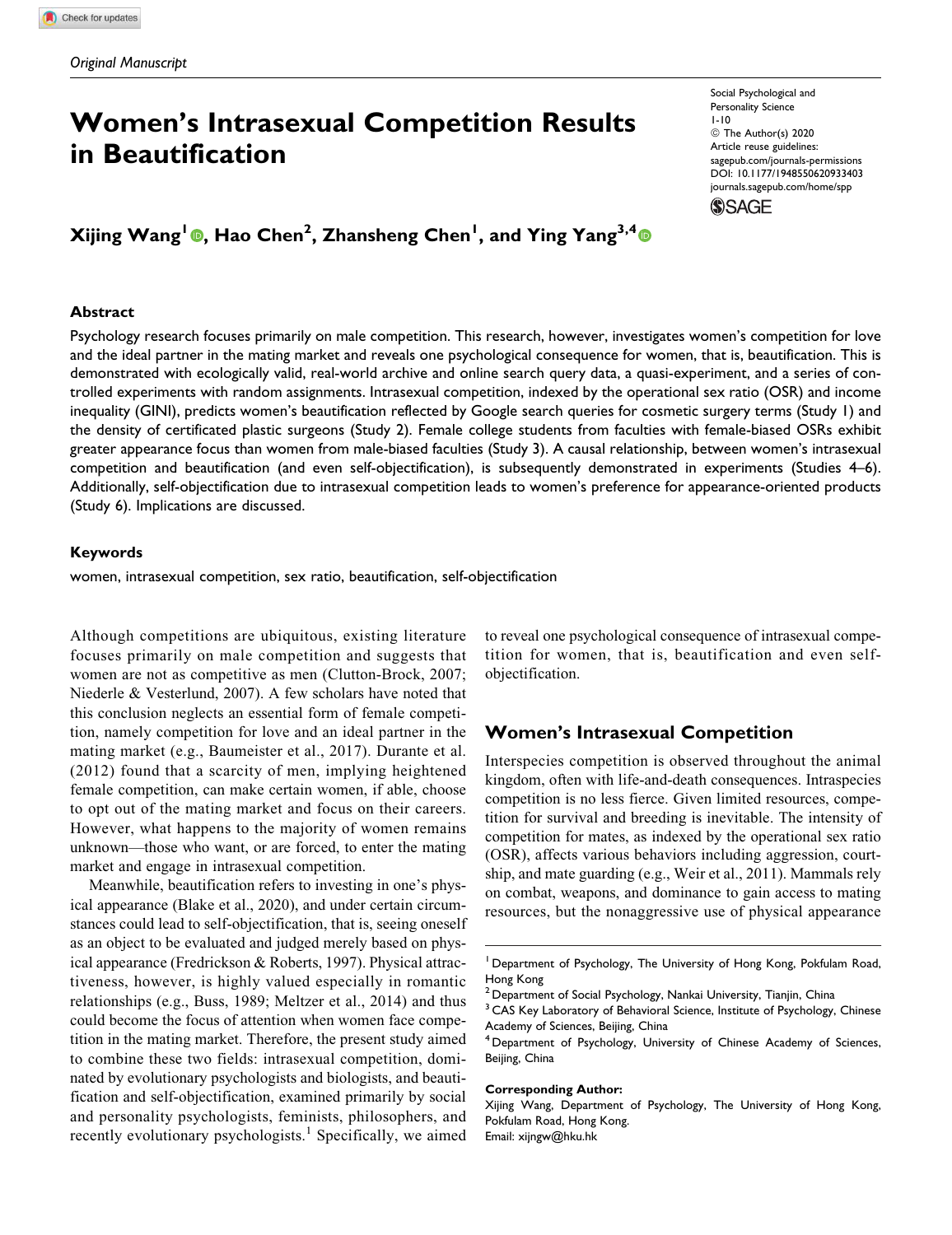and ornaments, including visual, vocal, and olfactory manifestations, has also proven to be an extremely useful means of attracting potential mates (Clutton-Brock & Huchard, 2013).

Similar patterns are observed in human society. An abundance of men and a scarcity of women increases competition among men, whereas an abundance of women and a scarcity of men (especially those with access to resources) increases women's intrasexual competition. Similar to animals, intrasexual competition influences the behavior of men and women. In the face of competition, men resort to aggression (Barber, 2003) and devote more resources and energy to their mates, such as spending more money during courtship (Griskevicius et al., 2012). In parallel, women's selectivity declines when intrasexual competition is high (Kenrick et al., 2003). They tend to be acceptive of out-of-wedlock births and less paternal investment (Guttentag & Secord, 1983). Those who desire a mate must invest effort in attracting a potential partner by competing in terms of sex appeal (Baumeister et al., 2017).

# Women's Beautification

Beautification refers to the investment in one's physical attractiveness (Blake et al., 2020). The dominant perspective holds that beautification is highly related to self-(sexual) objectification, which entails individuals, and often women, internalizing the perceptions that others have of them and focusing on their appearance above their other characteristics (e.g., Fredrickson & Roberts, 1997; Moradi & Huang, 2008). A sizable body of literature revealed the detrimental consequences of selfobjectification in women, from seeking cosmetic surgery, inertness, and the denial of autonomy to impaired cognitive performance, negative self-evaluation, eating disorders, a threatened moral self, and reduced interpersonal intimacy (e.g., Calogero et al., 2013; Chen et al., 2013; Heflick, & Goldenberg, 2009; Quinn et al., 2006; Zurbriggen et al., 2011). Recent studies, however, have started to show the positive side of beautification. For instance, a temporary, although not a long term, boost in self-esteem was observed among women who felt attractive and self-objectified (Breines et al., 2008). Beautification can bring women assertiveness (Blake et al., 2020) and self-efficacy (Nistor & Stanciu, 2017). Physical valuation can be beneficial, especially in the context of a romantic relationship (Meltzer, 2020).

Throughout history, women have been competing with one another for high-quality men, which is a crucial domain of women's intrasexual competition (Campbell, 2004). Considering that numerous empirical studies have established that sex appeal and physical attractiveness are highly valued qualities in women in the mating market (e.g., Buss, 1994; Hill & Durante, 2011; Li et al., 2002), intrasexual competition between women can promote beautification and even sexual selfobjectification. Put differently, physical attractiveness and sexuality can be an effective way for a woman to gain an advantage over her competitors and increase her chances of finding love and the ideal partner. As a result, engaging in intrasexual competition may result in beautification in women.

Previous studies have provided preliminary support for this view. For example, women compete with one another on the basis of physical appearance (Cashdan, 1998), perceive those high in attractiveness and sexuality as threatening (Fink et al., 2014), and act aggressively toward them (Vaillancourt & Sharma, 2011). Women looking for sexual partner(s) are prone to wearing revealing clothes (Grammer et al., 2004). Recent studies have found that economic decline and income inequality, potentially signaling a skew in resource holding among men and increased intrasexual competition among women for male resource holders, predict increased spending on cosmetics and sexualization on social media (Blake et al., 2018; Blake & Brooks, 2019; Hill et al., 2012). Thus, intrasexual competition, where sexuality serves as an effective tool, can raise women's awareness of the instrumental use of their physical appearance and sexuality. In other words, intrasexual competition may spur women to engage in beautification and even sexually objectify themselves.

# The Present Research

The aim of the present work is to test that intrasexual competition predicts beautification and even self-objectification in women, using real-world archive and online search query data with high ecological validity, a quasi-experiment, and a series of controlled experiments with random assignment. Additionally, this study aims to demonstrate that self-objectification, as a result of intrasexual competition, can contribute to shaping women's consumption intention.

Therefore, the first two studies used ecological data from 50 U.S. states, to test whether intrasexual competition, as indexed by the OSR and income inequality (GINI), would predict an outcome of women's beautification, that is, an interest in plastic surgery, as reflected by the search queries for cosmetic surgery terms on Google (Study 1) and the density of certificated plastic surgeons (Study 2). The quasi-experiment further tested whether female students from faculties with female-biased OSRs would focus on one's physical appearance to a greater extent than female students from faculties with male-biased OSRs (Study 3). Studies 4–6 used single, female college students to examine the causal relationship between engaging in intrasexual competition and investment in physical appearance, (sometimes) even more than other inner attributes (i.e., self-objectification). Finally, Study 6 tested a downstream consequence, whereby the self-objectification caused by engaging in intrasexual competition drives women to prefer appearance-oriented products.

## Sample Size Determination

We aimed for 300 participants per condition for the quasiexperiment and 100 participants per condition for the experiments. Sensitivity power analyses revealed that minimum effect sizes of  $f = .11$  (Study 3,  $N = 681$ ),  $f = .21$  (Study 4,  $N = 177$ ,  $f = .20$  (Study 5,  $N = 205$ ), and  $f = .20$  (Study 6,  $N = 195$ ) could be detected under standard criteria,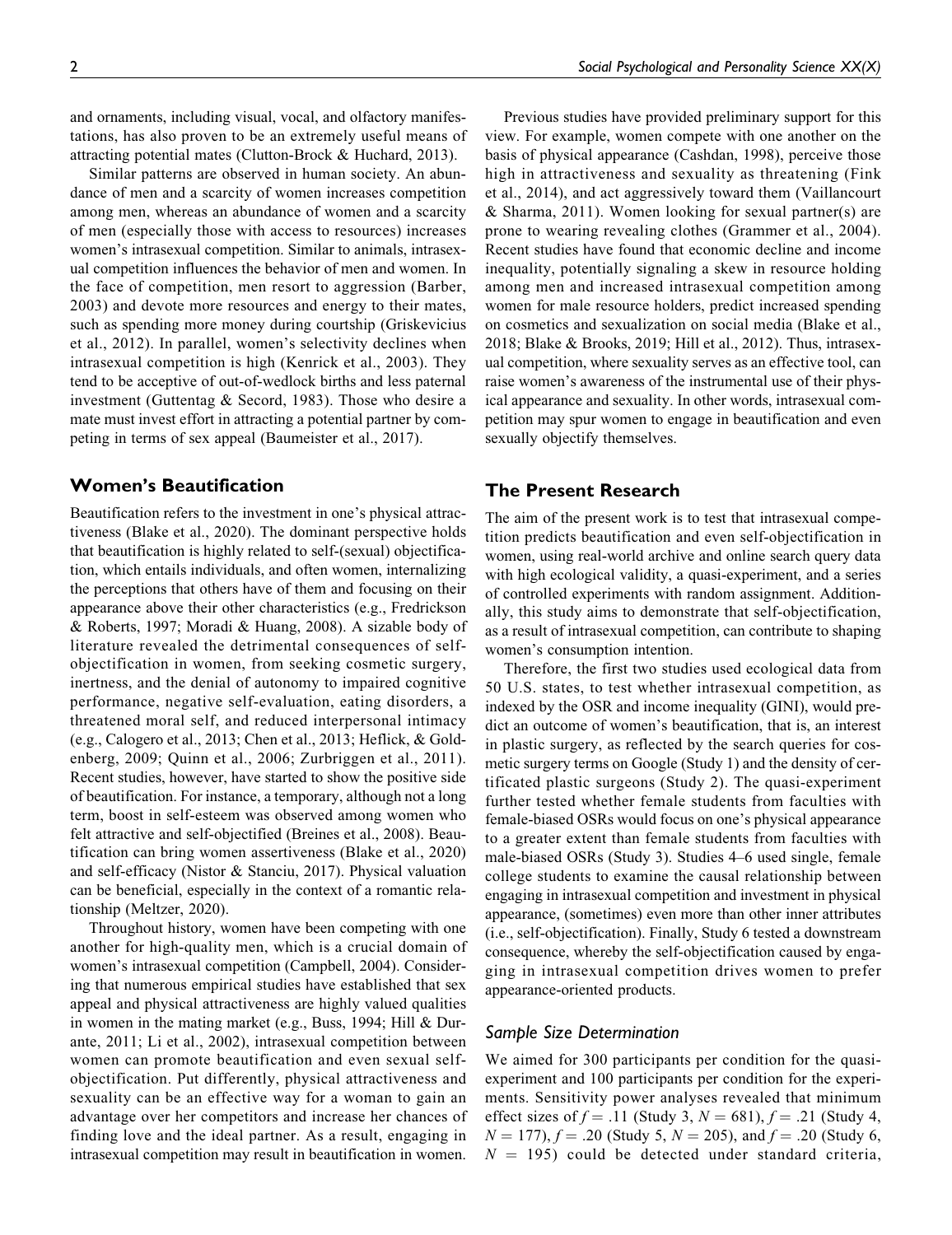respectively. Data will be made available online once the manuscript is accepted for publication.

# Study 1

Study 1 used online search query data to examine the relationship between intrasexual competition and women's beautification. To capture women's intrasexual competition, two previously validated state-level socioecological proxies were used: (1) the OSR that reflects the local ratio of unmarried men to unmarried women (e.g., Durante et al., 2012) and (2) income inequality (i.e., GINI) that reflects a skew in resource holding among men and increased competition among women for high-quality men (e.g., Blake et al., 2018). Importantly, these two proxies tap into the same underlying latent construct, that is, female intrasexual competition, and are highly correlated  $(i.e., /r' = .7).$ 

In parallel, several empirical studies have demonstrated the relationship between beautification/self-objectification and seeking cosmetic surgery (e.g., Calogero et al., 2013; Vaughan-Turnbull & Lewis, 2015). Additionally, cosmetic surgery in the United States is predominantly performed on women (see 1 in Supplementary Materials). Therefore, a state-level proxy was employed to reflect women's beautification/sexual objectification; that is, search queries for cosmetic surgery terms based on Google Trends (GT). We predicted that states with high intrasexual competition between women (i.e., a high OSR and GINI) would show more online search queries related to cosmetic surgery.

# Method

# Women's Intrasexual Competition (see 2 in Supplementary Materials)

OSR. Drawing on prior work (e.g., Durante et al., 2012; Weir et al., 2011), OSR is calculated as the ratio of local men of reproductive age to women aged 15–54. OSR for each of the 50 states and Washington, DC, was obtained using the 2012 U.S. Census Bureau 5-year estimates from the American Community Survey (ACS). Higher numbers correspond to lower levels of female-biased OSRs and thus lower levels of women's intrasexual competition.

Income inequality. State-level GINI coefficients are used as a measure of income inequality and were obtained from the 2012 U.S. Census Bureau's 5-year estimates based on the ACS. Higher numbers correspond to higher levels of women's intrasexual competition for high-quality men (Blake et al., 2018).

# Women's Beautification/Self-Objectification

Cosmetic surgery-related Google search volume. GT reports the volume of searches entered into Google by calculating the relevant number of searches for a particular term relative to the total number of Google searches. This reflects public interest in certain behavior and is significantly associated with actual



Figure 1. Geographical distribution of searches related to cosmetic surgery. Note. Plastic Surgery Google Trends.

behavior (Tijerina, Morrison, Nolan, Vail, Lee, Nazerali, 2019; Tijerina, Morrison, Nolan, Vail, Nazerali, Lee, 2019; Tijerina, Morrison, Vail, et al., 2019). Following Walcott et al. (2011), the keywords used in GT included the most relevant terms frequently searched for concerning cosmetic surgery: liposuction + facelift + lip injections + rhinoplasty. Considering the causal time lag of the influence of the independents on the dependents, the time range for the GT query was set from January 1, 2012, to June 1, 2019. The geographical distribution of the index is illustrated in Figure 1, where darker areas represent more searches on cosmetic surgery-related terms and thus higher levels of women's beautification/selfobjectification.

Confounding variables. Drawing on the work of Blake et al. (2018), Hale et al. (2010), Peslak (2004), and Spooner et al. (2003), controlled variables that could influence women's internet usage were used. These include urbanization, female median age, female educational level (percentage of women with a bachelor's degree or higher), *female employment rate* (the percentage of employed women between the ages of 20 and 64), and female median income (the average earnings of women aged 16 and older). Additionally, female edu/empl/inc was created by principal component analysis, which accounts for 69.63% of the variance in the three socioeconomic status (SES) variables: female educational level, female employment rate, and female median income (KMO =  $0.595$ ,  $\chi^2(3) = 63.53$ ,  $p < .001$ ; see 3 in Supplementary Materials).

# **Results**

Multiple regression models were used. Step 1: Confounding variables, including state-level female median age, female edu/empl/inc, and urbanization, were entered as independents (Model 1, Table 1). Step 2: The predictor state-level OSR was introduced into the model. As hypothesized, states with lower OSRs, corresponding to heightened women's intrasexual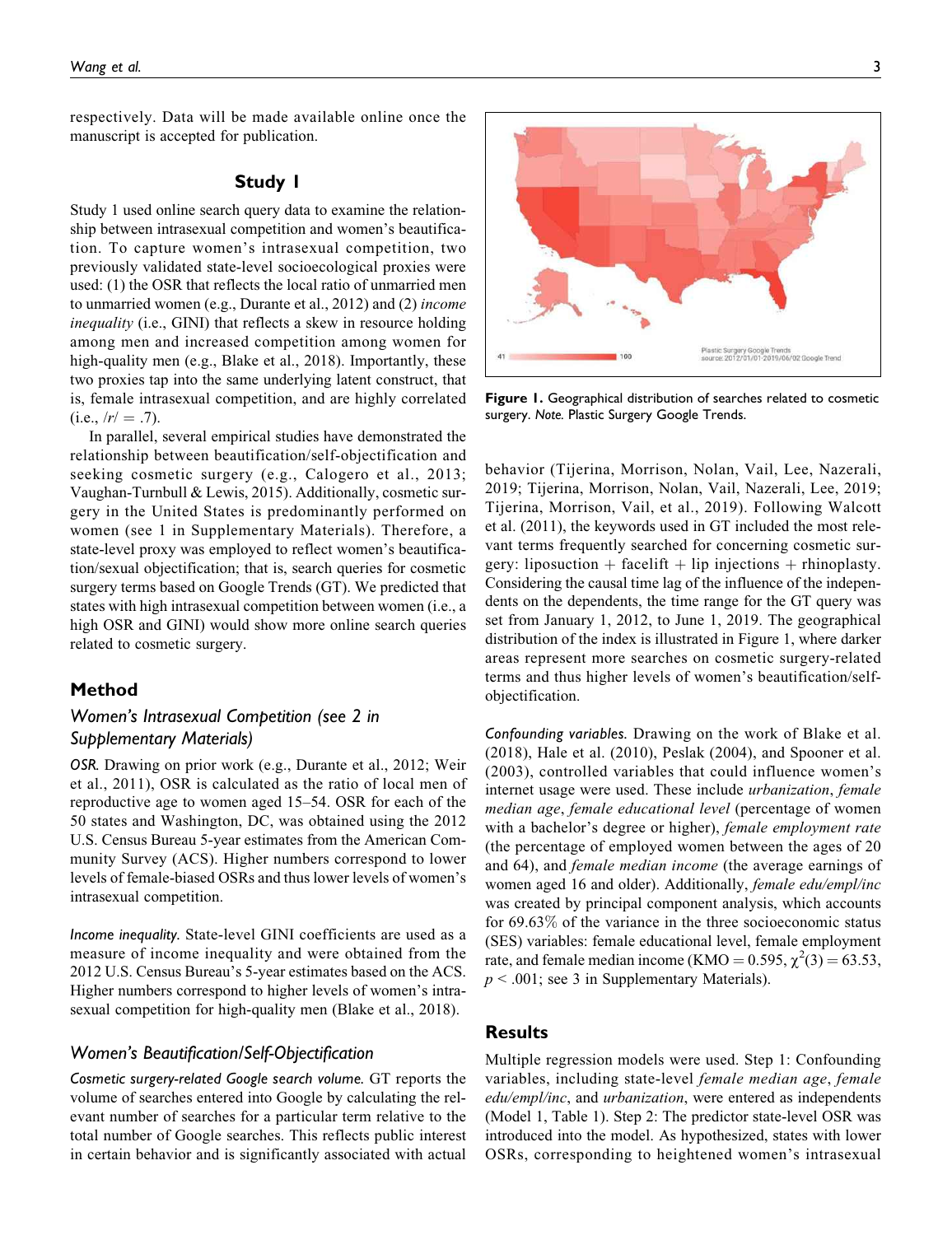| Variable                    | Model I     | Model 2                  | Model 3                | Model 4                |
|-----------------------------|-------------|--------------------------|------------------------|------------------------|
| FeMediAge                   | .040        | $-.012$                  | .005                   | $-.015$                |
| <b>Urbanization</b>         | .904***     | .848 <sup>∗⇔⊭</sup>      | .799 <sup>*</sup> *    | $.810***$              |
| Female edu/empl/inc         | $-0.442**$  | $-.500***$               | $-.507***$             | $-.517***$             |
| Operational sex ratio (OSR) |             | $-.293**$ [-.460, -.125] |                        |                        |
| Income inequality (GINI)    |             |                          | $.377***$ [.222, .533] |                        |
| OSR and GINI composite      |             |                          |                        | $.370***$ [.212, .528] |
| $R^2$                       | .630        | .706                     | .752                   | .747                   |
| Adjusted $R^2$              | .607        | .680                     | ا 73.                  | .725                   |
|                             | $26.712***$ | 27.557***                | 34.930***              | 33.882***              |
| N                           | 51          | 51                       | 51                     | 51                     |

Table 1. Regression Models of Study 1.

\*\*\*p < .001. \*\*p < .01. \*p < .05.

competition, had larger Google search volumes in terms of cosmetic surgery (Model 2, Table 1). In parallel, entering statelevel income inequality (GINI) in Step 2 yielded consistent results. States with higher GINI also showed larger search volumes (Model 3, Table 1). Additionally, by entering a composite of OSR and GINI using principal component analysis (see 4 in Supplementary Materials) in Step 2 (accounting for 84.6% of the variance), the states with heightened women's intrasexual competition also demonstrated larger search volumes (Model 4, Table 1). Importantly, these results hold true after considering the issue of spatial nonindependence (aka. Galton's problem, see 5 in Supplementary Materials). Overall, Study 1 consistently shows that, at the state level, women's intrasexual competition can predict Google search volumes for terms related to cosmetic surgery, as an index of women's beautification/self-objectification.

# Study 2

Study 2 aimed to test whether we could conceptually reproduce the findings of Study 1, using another proxy for an outcome of women's beautification/self-objectification: the density of plastic surgeons.

# Method

# Women's Intrasexual Competition

OSR. This is identical to that of Study 1.

Income inequality. This is identical to that of Study 1.

#### Women's Self-Objectification

Density of certified plastic surgeons. The density of certified plastic surgeons was calculated by the number of certified plastic surgeons per 100,000 people, in each U.S. state, and was obtained from the American Board of Plastic Surgery (ABPS; Gardner & Safran, 2014). Considering the causal time lag on the influence of the independents on the dependents, ABPS data, from 2013–2014, were used. The geographical distribution of



Figure 2. Geographical density of certified plastic surgeons. Note. Plastic surgeons density (per 100,100 population).

the index is illustrated in Figure 2, where darker areas represent a higher density of certified plastic surgeons, in other words, higher levels of women's beautification/self-objectification.

Confounding variables. These are identical to those in Study 1.

# **Results**

As in Study 1, multiple regression models were used. Step 1: Confounding variables, including state-level female median age, female edu/empl/inc, and urbanization, were entered as independents (Model 5, Table 2). Step 2: The predictor, the state-level OSR, was introduced in the model. As hypothesized, states with lower OSRs had higher densities of plastic surgeons (Model 6, Table 2). In parallel, entering state-level income inequality (GINI) in Step 2 yielded consistent results. States with higher GINI also had higher densities of plastic surgeons (Model 7, Table 2). Additionally, by entering a composite of OSR and GINI (accounting for 84.6% of the variance) in Step 2, the states with heightened women's intrasexual competition demonstrated higher densities of plastic surgeons (Model 8,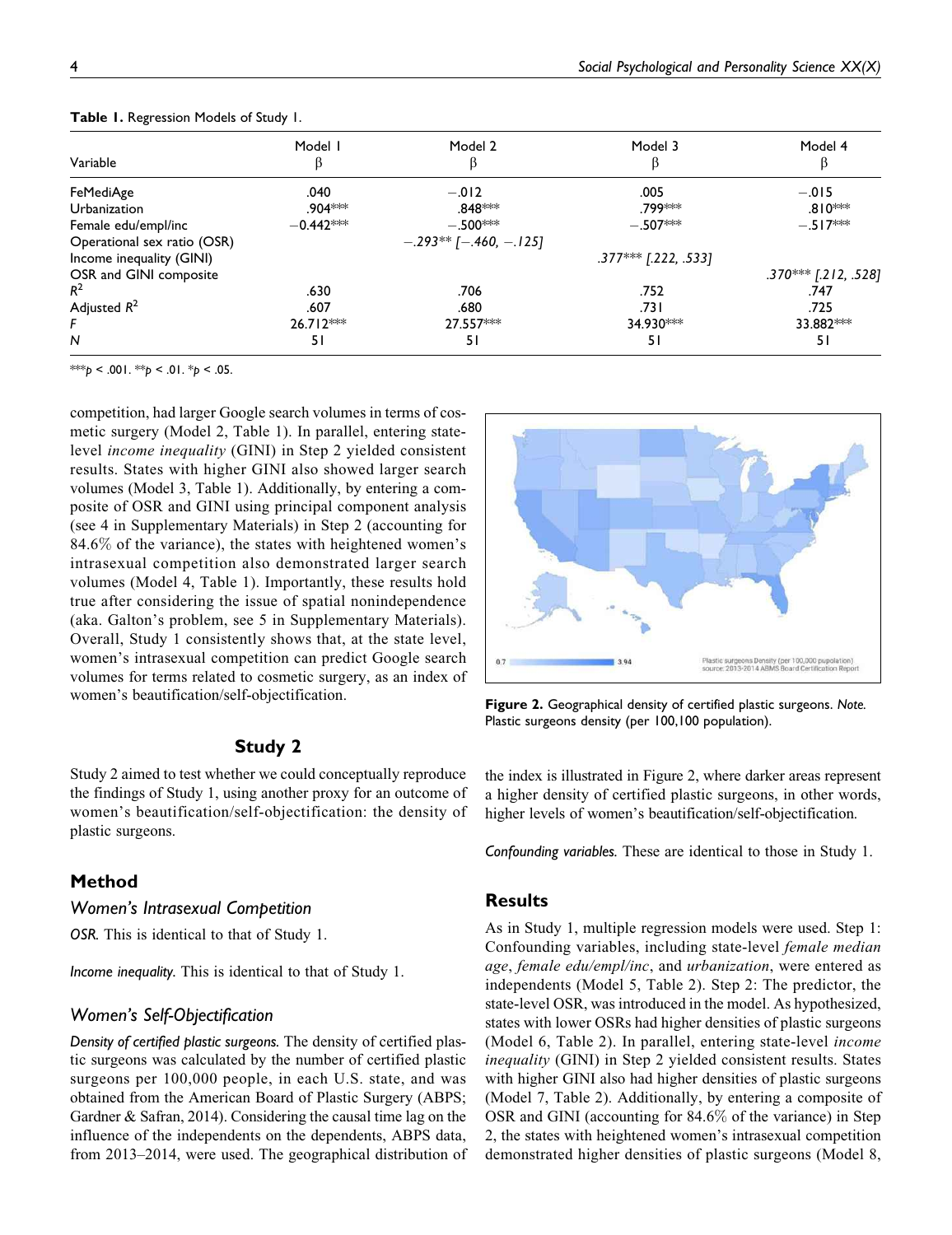| Model 5             | Model 6                     | Model 7               | Model 8               |
|---------------------|-----------------------------|-----------------------|-----------------------|
| $-.030$             | $-.071$                     | $-.057$               | $-.073$               |
| $.512***$           | .469 <sup>***</sup>         | .433 ***              | .440***               |
| .427 <sup>***</sup> | .381 ***                    | $.377***$             | .369***               |
|                     | $-.228*$ [ $-.399, -.058$ ] |                       |                       |
|                     |                             | $.286**$ [.120, .451] |                       |
|                     |                             |                       | $.284**$ [.117, .451] |
| .649                | .695                        | .719                  | .718                  |
| .627                | .668                        | .695                  | .693                  |
| 29.010***           | 26.200***                   | 29.470***             | 29.250***             |
| 51                  | 51                          | 51                    | 51                    |
|                     |                             |                       |                       |

Table 2. Regressions Models of Study 2.

\*\*\*p < .001. \*\*p < .01. \*p < .05.

Table 2). Importantly, these results held true after considering the issue of spatial nonindependence (aka. Galton's problem, see 5 in Supplementary Materials). Overall, Study 2 shows that, at the state level, the level of women's intrasexual competition predicts the density of plastic surgeons. This conceptually replicates the result of Study 1.

However, it is important to note that online search queries related to cosmetic surgery and the density of plastic surgeons are only correlates or proxies of women's beautification/selfobjectification and are thus subjected to various limitations. For instance, we cannot rule out the possibility that women may also seek plastic surgery due to health-related needs and that a few men also search for plastic surgery terms or seek plastic surgery. Therefore, Studies 3–6 were conducted to (1) operationalize women's beautification and self-objectification more precisely and (2) to demonstrate a causal relationship.

# Study 3

The quasi-experiment in Study 3 aimed to further test whether intrasexual competition results in women's beautification. We sampled first-year female college students from colleges with large OSR variations, female students over male students (high-competition), and male students over female students (low-competition). We predicted that female participants from female-biased OSRs would show greater beautification than those in male-biased OSRs.

# Method

# **Participants**

A total of 681 female undergraduate students ( $M_{\text{age}} = 18.67$ ,  $SD = 0.90$ , from a Chinese university, volunteered to participate in this study and did not receive any monetary payment. Participants were deliberately selected from colleges with large OSR variations and were classified into two conditions: 366 participants were from colleges with high female-biased OSRs (high-competition) and 315 participants were from colleges with large male-biased OSRs (low-competition; see 6 in Supplementary Materials). To minimize the influence of extraneous variables, only first-year college students were targeted, and the study was conducted 2 months after college entry. Informed consent was obtained from all participants, prior to the experiments, for Studies 3–6.

# Procedure and Measures

The study was conducted in Chinese using Wenjuanxing, a Chinese survey software, comparable to Qualtrics. Participants first provided general demographic information including gender, age, and SES (i.e., parents' educational level, family income, and perceived social rank). They were then asked to report their affiliated college. Next, the participants' beautification was assessed using 4 items from the Body Surveillance subscale of the Objectified Body Consciousness Scale (McKinley & Hyde, 1996) that measures the extent to which people habitually monitor their outward appearance (see 7 in Supplementary Materials). An overall beautification score was calculated by averaging the item scores, with higher scores corresponding to higher levels of appearance focus ( $\alpha = .64$ ).

# Results

As predicted, female participants from colleges with femalebiased OSRs (high-competition condition;  $M = 4.61$ ,  $SD =$ 0.83) focused on their appearance more compared to female participants from colleges with male-biased OSRs (lowcompetition condition;  $M = 4.42$ ,  $SD = 0.90$ ),  $F(1, 679) =$ 7.78,  $p = .005$ ,  $\eta_{\rm p}^2 = .011$ , CI [0.055, 0.315]. This remained the case when SES and age were controlled for  $F(1, 674) = 7.23$ ,  $p = .007$ ,  $\eta_p^2 = .011$  (see 8 in Supplementary Materials). This suggests that heightened intrasexual competition increases women's tendency for beautification.

# Study 4

Study 4 aimed to further test a causal relationship. Single, female college students were invited to a speed dating event. The intrasexual competition was manipulated by varying the OSR, namely, a limited number of men (high competition) and an abundance of men (low competition) participating in the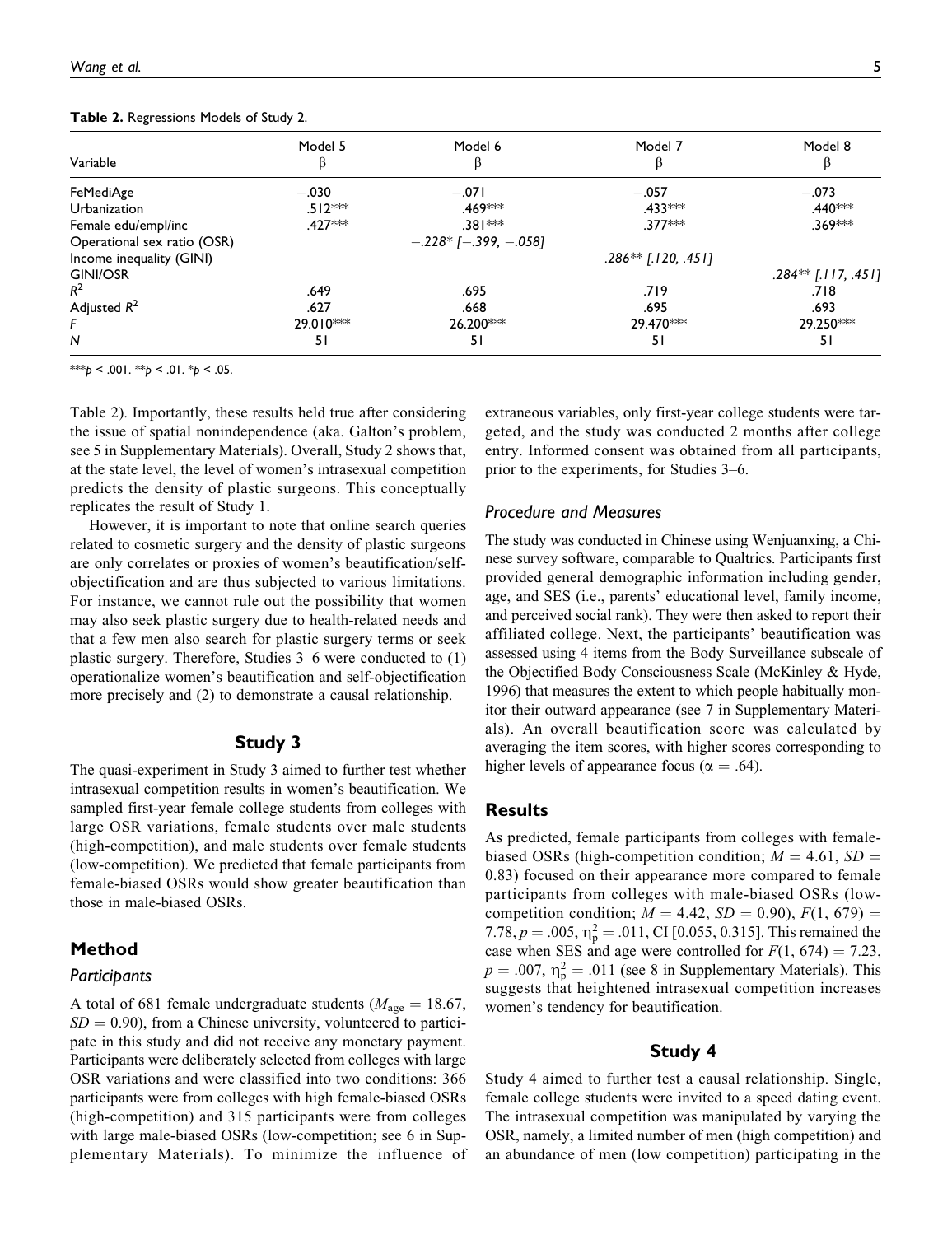event. It was predicted that female participants in the highcompetition condition would invest more in their physical appearance than participants in the low-competition condition.

# Method

# **Participants**

In total, 177 legally single, heterosexual, female college students ( $M_{\text{age}} = 21.6$ ,  $SD = 2.80$ ) from a Chinese university were included in the final analysis (see 9 in Supplementary Materials). Participants were randomly assigned to one of the two conditions (high-competition or low-competition), resulting in approximately 90 people in each condition.

## Procedure and Measures

An experimenter, blind to the hypothesis, approached female college students to invite them to a speed dating event on campus. Interested participants were sent a link to the study, which was described as a short survey to gather and reveal necessary information about the event.

The study was conducted in Chinese, using Wenjuanxing, a survey software comparable to Qualtrics. Participants first provided general demographic information and answered filler questions concerning their hobbies and qualities valued in a partner. Subsequently, participants were informed of the number of men and women that registered for the speed dating event. In the high-competition condition, they were told that 62 women and 19 men had registered for the event. Participants in the low-competition condition were told that 19 women and 62 men had registered for the event. A pilot study has validated this manipulation (see 10 in Supplementary Materials).

To measure the extent to which people invest in their appearance (rather than inner qualities), participants were given a total of 100 points to assign to attributes that they themselves wish to possess, with higher points indicating greater importance placed on an attribute (for a similar procedure see Li et al., 2002). The attributes comprised qualities that are highly valued in romantic relationships, with two qualities focusing on outward appearance (i.e., an attractive face and a sexy body shape) and five qualities reflecting inner qualities (i.e., warmth, intelligence, interesting personality, sense of humor, and sociability; e.g., Botwin et al., 1997; Luo & Klohnen, 2005). Points that could be assigned to each attribute ranged from 0–100 with an increment of 5. It was made clear that the total score assigned to these seven attributes should add up to 100. To control for physical attractiveness, participants' level of attractiveness was assessed ( $\alpha = .79$ , see 11 in Supplementary Materials).

## **Results**

Participants in the high-competition condition ( $M = 39.3$ ,  $SD =$ 14.2) allocated significantly more points to outward appearance, compared with those in the low-competition condition  $(M = 32.5, SD = 12.6), F(1, 175) = 11.4, p = .001, \eta_p^2 =$ 

.061, CI [2.808, 10.746]. This remained the case when physical attractiveness and age were controlled for  $F(1, 173) = 10.9$ ,  $p = .001$ ,  $\eta_p^2 = .059$ . These results suggest that intrasexual competition increases women's tendency to focus on their outward appearance (rather than inner qualities).

# Study 5

In Study 4, women's intrasexual competition was manipulated by varying the OSR in the speed dating. However, it is possible that not all women in the high-competition condition would fully engage in the competition. In Studies 5 and 6, a more direct manipulation method was used; a highly desirable target was presented and then the number of competitors was manipulated. We predicted the replication of the results of Study 4.

## Method

#### Participants

In total, 205 single, heterosexual, female college students  $(M<sub>age</sub> = 21.5, SD = 2.56)$  from a Chinese university were included in the final analysis (see 12 in Supplementary Materials). Participants were randomly assigned to one of the two conditions (high-competition or low-competition), resulting in approximately 100 participants in each condition.

#### Procedure and Measures

The study was conducted online, in Chinese, using Wenjuanxing. After reading the instructions and providing some general demographic information, participants were asked to carefully read the following scenario. Specifically, they were asked to imagine that they had been single for a while and had finally found someone who was ideal. They were highly attracted to this person and desired him very much. In the highcompetition condition, participants were further informed that there were another three girls who also liked the target and who wanted to ask him on a date. Contrastingly, participants in the low-competition condition were further told that they did not need to compete with any other girls. A pilot study has validated the manipulation (see 13 in Supplementary Materials).

Next, the participants completed the Body Surveillance subscale of the Objectified Body Consciousness Scale (McKinley & Hyde, 1996), which was further modified to measure a state of focusing on one's appearance ( $\alpha = .80$ , see 14 in Supplementary Materials). As a control measure, participants reported how much they wanted to be with this person  $(1 = \text{definitely})$ not,  $7 =$  definitely yes). To control for physical attractiveness, the participants' level of attractiveness was assessed in the same way as in Study 4 ( $\alpha = .76$ ).

## Results

Replicating the findings of Study 4, participants in the highcompetition condition ( $M = 5.32$ ,  $SD = 1.08$ ) scored higher on state body surveillance than those in the low-competition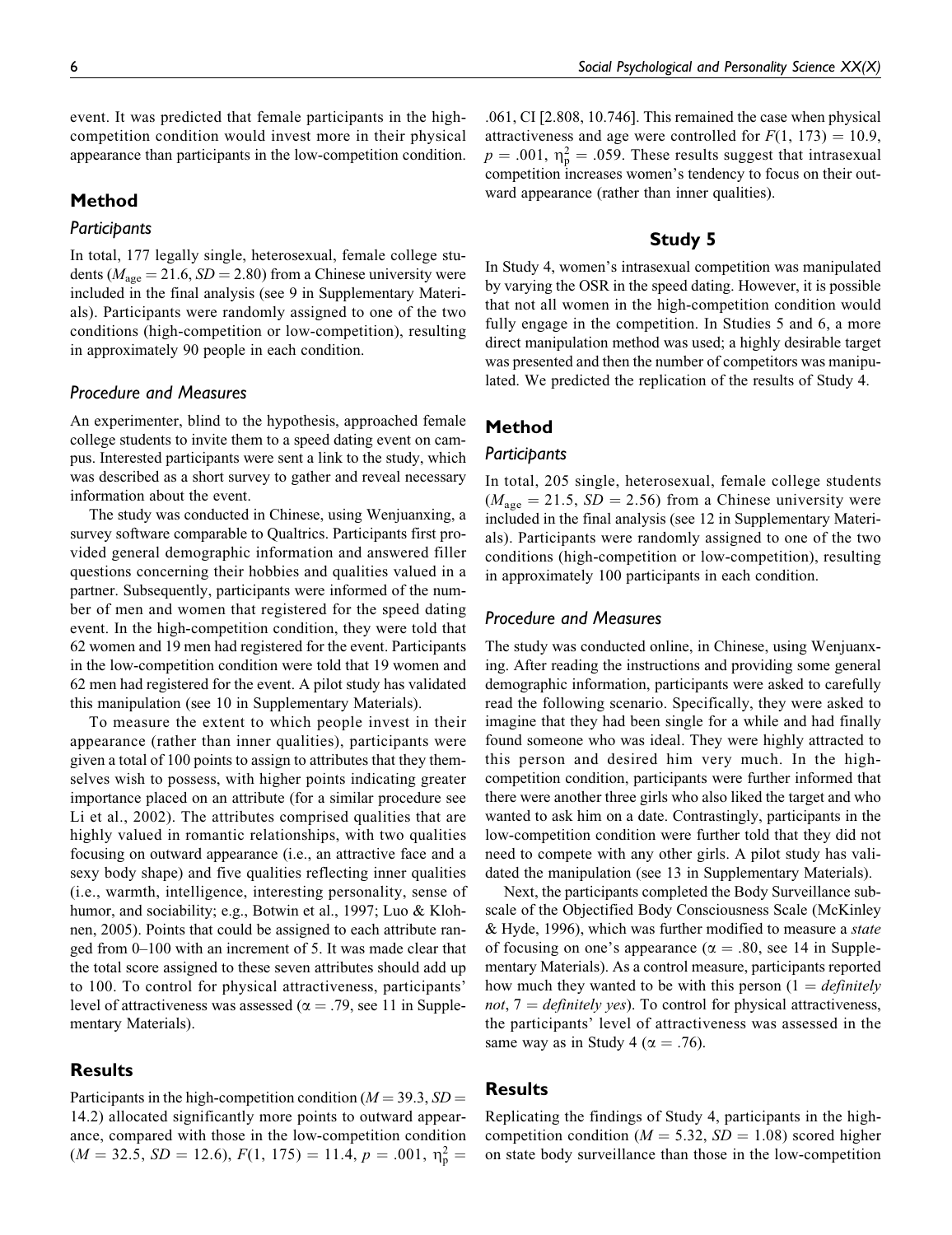condition ( $M = 4.91$ ,  $SD = 0.95$ ),  $F(1, 203) = 8.50$ ,  $p = .004$ ,  $\eta_{\rm p}^2 = .040$ , CI [0.135, 0.697]. This remained the case when physical attractiveness, motivation to be with the ideal partner, and age were controlled for  $F(1, 200) = 10.2, p = .002, \eta_{\rm p}^2 =$ .048. This indicates that intrasexual competition results in a higher level of body focus among women.

### Study 6

Study 6 aimed to test whether we could replicate the findings of the prior studies and to further test a downstream consequence of beautification/self-objectification, namely, the consumption of appearance-oriented products.

# Method

#### Participants

A total of 195 single, heterosexual, female college students  $(M<sub>age</sub> = 22.1, SD = 2.76)$  were included in the final analysis (see 15 in Supplementary Materials). Participants were randomly assigned to one of the two conditions (highcompetition or low-competition), resulting in approximately 100 participants in each condition.

### Procedure and Measures

The study was conducted online, in Chinese, using Wenjuanxing. Participants were randomly assigned to the high-competition or low-competition conditions, using the same scenario as employed in Study 5.

To measure self-objectification, the state Self-Objectification Scale was used (Noll & Fredrickson, 1998), which measures the extent to which people value their physical appearance, in comparison to physical competence, at a particular moment. Specifically, participants were asked to rank 10 bodily attributes in their order of importance to their *current* physical self-concept  $(1 = most important, 10 = not important)$ at all). Five of the attributes were appearance-related (e.g., body measurements), whereas the other five attributes were competence-related (e.g., energy levels). The selfobjectification score was calculated by subtracting the sum of the ranks given to competence items from the sum of ranks given to the appearance items; possible scores ranged from -25 to 25. The score was further reversely coded, so that a higher score corresponded to a greater degree of selfobjectification.

Subsequently, to measure the downstream consequence of self-objectification, participants were assigned a consumer task. Specifically, they were offered a budget that could be spent on 10 different items, including 5 appearance-related items (i.e., clothes, accessories, body enhancements, cosmetics and makeup, and cosmetic surgery), and 5 nonappearancerelated items (i.e., books, traveling, skill-building courses, hobbies, and further education). Participants indicated the percentage of their budgets, ranging from 0 to 100, in increments of 5%, which they would like to spend on each of these items.



Figure 3. Mediation model for condition on appearance-oriented consumption via self-objectification, with  $\beta$  and  $p$  values after controlling for the mediator shown in parentheses.

It was made clear that the total percentage assigned to these 10 items should add up to 100%. As with Study 5, the desire to be with the ideal partner, and participants' physical attractiveness ( $\alpha = .81$ ) were used as control measures.

# Results

Confirming the prior findings, participants in the highcompetition condition ( $M = -1.38$ ,  $SD = 14.6$ ) showed a higher level of self-objectification than the participants in the low-competition condition  $(M = -7.00, SD = 13.1)$ ,  $F(1, 193) = 7.93, p = .005, \eta_{p}^{2} = .039, \text{ CI} [1.684, 9.564].$ Additionally, the percentage of budget spent on appearanceoriented items was significantly higher for participants in the high-competition condition ( $M = 64.2\%$ ,  $SD = 13.4$ ) than the low-competition condition ( $M = 57.4\%$ ,  $SD = 17.3$ ),  $F(1, 193) = 9.38, p = .003, \eta_p^2 = .046, \text{CI} [2.409, 11.121]$  (see 16 in Supplementary Materials). Further mediation analyses, as shown in Figure 3, revealed that the increased preference for appearance-oriented products, caused by intrasexual competition, was partially mediated by the increased level of self-objectification (a bootstrap analysis, 5,000 resampled),  $B = 0.064$ ,  $SE = .030$ , CI [0.016, 0.135].

# General Discussion

Previous research has predominantly focused on male competition. This study, however, examined an important form of female competition, namely, competition for love and the ideal partner in the mating market. We tested a psychological consequence of intrasexual competition for women, namely, beautification, the investment in one's physical appearance.

The effect is demonstrated by real-world archive and online search query data with high ecological validity, a quasiexperiment, and a series of controlled experiments with random assignment. Specifically, intrasexual competition, as indexed by the OSR and income inequality (GINI), predicts an outcome of women's investment in physical appearance, that is, an interest in plastic surgery, as reflected by Google search queries for cosmetic surgery terms (Study 1) and the density of certificated plastic surgeons (Study 2), in the United States. Female students from faculties with female-biased OSRs demonstrated greater levels of appearance focus than the students from faculties with male-biased OSRs (Study 3). Using single, female college students in China, we further demonstrated a causal relationship, whereby intrasexual competition leads to women's investment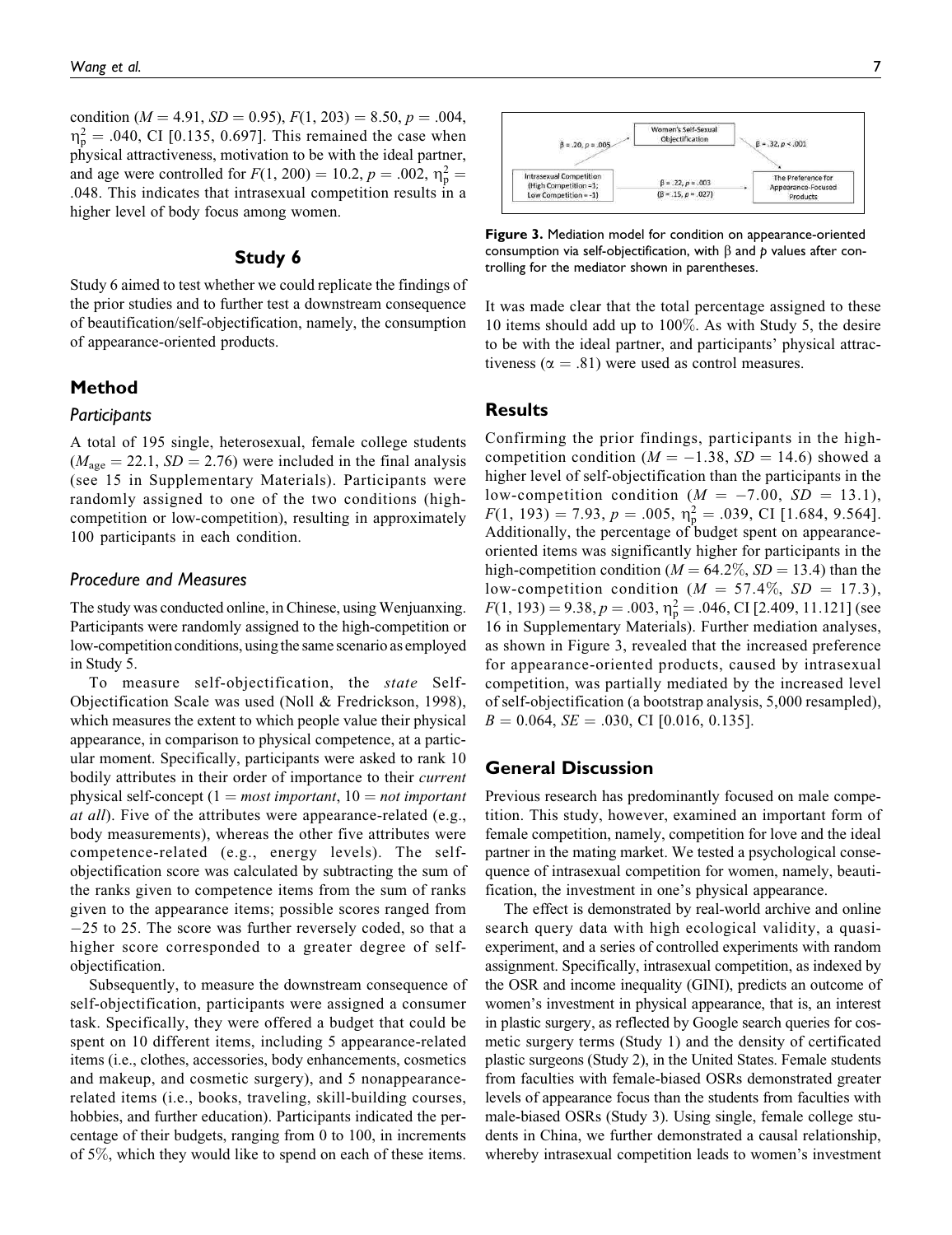in physical appearance (Studies 4–6), rather than inner attributes (i.e., self-objectification, Studies 4 and 6). Furthermore, such an appearance focus due to engaging in intrasexual competition leads to a stronger preference among women for appearanceoriented products (Study 6).

Our findings add to the growing literature concerning evolution and social cognition (e.g., Blake et al., 2018; Durante et al., 2012; Griskevicius et al., 2012), as well as beautification and objectification (e.g., Fredrickson & Roberts, 1997; Moradi & Huang, 2008), by highlighting that women's beautification and self-objectification are sensitive to socioecological conditions. In this case, women's beautification and even self-objectification are shaped by the OSR and, more precisely, the level of intrasexual competition. The effect has been witnessed across two different countries, namely, the United States and China, which differ in ethnicities, cultures, and social ideologies. These findings also connect certain psychology literature with nonhuman animal work by providing a unified perspective, whereby physical appearance is used as a means in intraspecies, intrasexual competition. Future studies could investigate whether such beautification induced by intrasexual competition could subsequently give rise to agency and assertiveness (e.g., Blake et al., 2020) or some detrimental consequences, such as anxiety and body shame, as documented in the self-objectification literature (e.g., Calogero et al., 2005), or both simultaneously.

Previous studies have shown that unfavorably biased OSRs, and the subsequent intrasexual competition, lead both genders to behaviors intended to impress their potential romantic partners. However, there are gender differences. Men desire immediate financial gains, where some women, if able, choose to opt out of the mating market and pursue high-paying careers (Durante et al., 2012; Griskevicius et al., 2012). Our results complement previous findings by showing that women who choose, or are forced, to engage in intrasexual competition will resort to beautification and even sexually objectify themselves sometimes. Despite significant advances in female education and economic independence across the globe, human evolutionary biology remains the same (Durante et al., 2012). Current research suggests that intrasexual competition is still likely to exacerbate women's self-perception and subsequent behavior. Future research could examine whether this effect is unique to women by testing whether intrasexual competition could also increase beautification among men.

# Authors' Note

Dr. Xijing Wang and Dr. Hao Chen are co-first authors

#### Acknowledgments

The authors thank Bin Hong for his assistance with the development of the models and Dr. Yue Zhang for his helpful comments.

#### Declaration of Conflicting Interests

The author(s) declared no potential conflicts of interest with respect to the research, authorship, and/or publication of this article.

#### Funding

The author(s) disclosed receipt of the following financial support for the research, authorship, and/or publication of this article: This research was partially supported by the Key Program of the National Natural Science Foundation of China Grants 71731004 and 71532005.

## ORCID iD

Xijing Wang  $\bullet$  https://orcid.org/0000-0003-3923-6064 Ying Yang D https://orcid.org/0000-0001-9023-8247

#### Supplemental Material

The supplemental material is available in the online version of the article.

#### Note

1. It is also worth pointing out that evolutionary theories have also started to look at women's body image issues (for a review, see Ferguson et al., 2011).

#### **References**

- Barber, N. (2003). The sex ratio and female marital opportunity as historical predictors of violent crime in England, Scotland, and the United States. Cross-Cultural Research, 37(4), 373–392.
- Baumeister, R. F., Reynolds, T., Winegard, B., & Vohs, K. D. (2017). Competing for love: Applying sexual economics theory to mating contests. Journal of Economic Psychology, 63, 230–241.
- Blake, K. R., Bastian, B. B., Denson, T. F., Grosjean, P., & Brooks, R. C. (2018). Income inequality not gender inequality positively covaries with female sexualization on social media. Proceedings of the National Academy of Sciences of the United States of America, 115(35), 8722–8727.
- Blake, K. R., & Brooks, R. C. (2019). Status anxiety mediates the positive relationship between income inequality and sexualization. Proceedings of the National Academy of Sciences of the United States of America, 116(50), 25029–25033.
- Blake, K. R., Brooks, R. C., Arthur, L. C., & Denson, T. F. (2020). In the context of romantic attraction, beautification can increase assertiveness in women. PLoS One, 15(3), e0229162.
- Botwin, M. D., Buss, D. M., & Shackelford, T. K. (1997). Personality and mate preferences: Five factors in mate selection and marital satisfaction. Journal of Personality, 65(1), 107-136.
- Breines, J. G., Crocker, J., & Garcia, J. A. (2008). Self-objectification and well-being in women's daily lives. Personality and Social Psychology Bulletin, 34(5), 583–598.
- Buss, D. M. (1989). Sex differences in human mate preferences: Evolutionary hypotheses tested in 37 cultures. Behavioral and Brain Sciences, 12(1), 1–49
- Buss, D. M. (1994). The evolution of desire. Basic Books.
- Calogero, R. M., Davis, W. N., & Thompson, J. K. (2005). The role of self-objectification in the experience of women with eating disorders. Sex Roles, 52(1–2), 43–50.
- Calogero, R. M., Pina, A., & Sutton, R. (2013). Cutting words: Priming self-objectification increases women's intention to pursue cosmetic surgery. Psychology of Women Quarterly, 38(2), 197–207.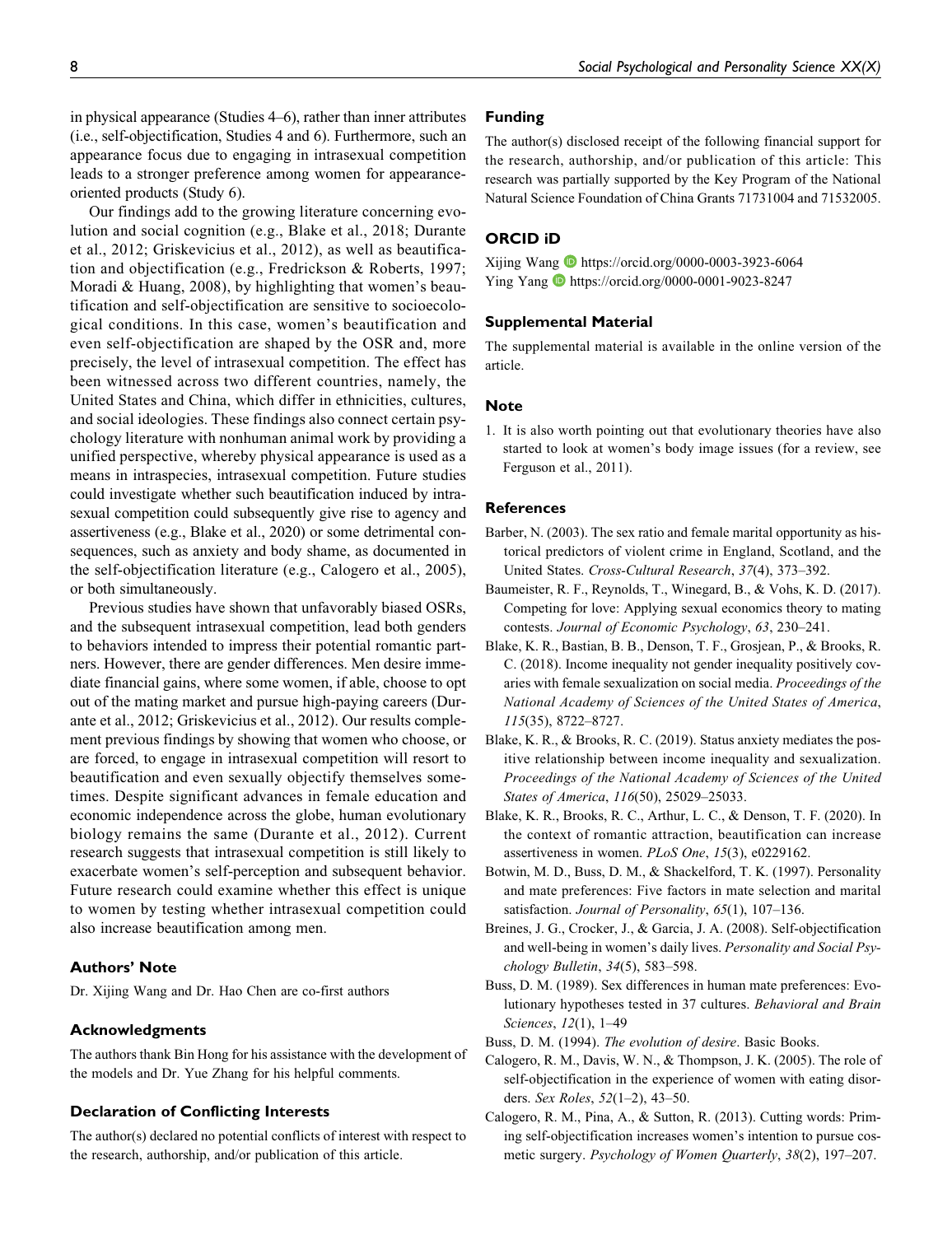- Campbell, A. (2004). Female competition: Causes, constraints, content, and contexts. Journal of Sex Research, 41(1), 16–26.
- Cashdan, E. (1998). Are men more competitive than women? British Journal of Social Psychology, 37(2), 213–229.
- Chen, Z., Teng, F., & Zhang, H. (2013). Sinful flesh: Sexual objectification threatens women's moral self. Journal of Experimental Social Psychology, 49(6), 1042–1048.
- Clutton-Brock, T. (2007). Sexual selection in males and females. Science, 318(5858), 1882–1885.
- Clutton-Brock, T., & Huchard, E. (2013). Social competition and selection in males and females. Philosophical Transactions of the Royal Society B: Biological Sciences, 368(1631), 20130074.
- Durante, K. M., Griskevicius, V., Simpson, J. A., Cantú, S. M., & Tybur, J. M. (2012). Sex ratio and women's career choice: Does a scarcity of men lead women to choose briefcase over baby? Journal of Personality and Social Psychology, 103(1), 121–134.
- Ferguson, C. J., Winegard, B., & Winegard, B. M. (2011). Who is the fairest one of all? How evolution guides peer and media influences on female body dissatisfaction. Review of General Psychology, 15(1), 11–28.
- Fink, B., Klappauf, D., Brewer, G., & Shackelford, T. K. (2014). Female physical characteristics and intra-sexual competition in women. Personality and Individual Differences, 58, 138–141.
- Fredrickson, B. L., & Roberts, T. A. (1997). Objectification theory: Toward understanding women's lived experiences and mental health risks. Psychology of Women Quarterly, 21(2), 173-206.
- Gardner, R. M., & Safran, C. (2014). Clinical informatics subspecialty certification and training. In E. S. Berner (Ed.), Informatics education in healthcare: Lessons learned (pp. 43–58). Springer.
- Grammer, K., Renninger, L., & Fischer, B. (2004). Disco clothing, female sexual motivation, and relationship status: Is she dressed to impress? Journal of Sex Research, 41(1), 66–74.
- Griskevicius, V., Tybur, J. M., Ackerman, A. J., Delton, A. W., Robertson, T. E., & White, A. E. (2012). The financial consequences of too many men: Sex ratio effects on saving, borrowing, and spending. Journal of Personality and Social Psychology, 102(1), 69–80.
- Guttentag, M., & Secord, P. F. (1983). Too many women? The sex ratio question. Sage.
- Hale, T. M., Cotten, S. R., Drentea, P., & Goldner, M. (2010). Ruralurban differences in general and health-related internet use. American Behavioral Scientist, 53(9), 1304–1325.
- Heflick, N. A., & Goldenberg, J. L. (2009). Objectifying Sarah Palin: Evidence that objectification causes women to be perceived as less competent and less fully human. Journal of Experimental Social Psychology, 45(3), 598–601.
- Hill, S. E., & Durante, K. M. (2011). Courtship, competition, and the pursuit of attractiveness: Mating goals facilitate health-related risk taking and strategic risk suppression in women. Personality and Social Psychology Bulletin, 37(3), 383–394.
- Hill, S. E., Rodeheffer, C. D., Griskevicius, V., Durante, K. M., & White, A. E. (2012). Boosting beauty in an economic decline: Mating, spending, and the lipstick effect. Journal of Personality and Social Psychology, 103(2), 275–291.
- Kenrick, D. T., Li, N. P., & Butner, J. (2003). Dynamical evolutionary psychology: Individual decision rules and emergent social norms. Psychological Review, 110(1), 3–28.
- Li, N. P., Bailey, J. M., Kenrick, D. T., & Linsenmeier, J. A. (2002). The necessities and luxuries of mate preferences: Testing the tradeoffs. Journal of Personality and Social Psychology, 82(6), 947–955.
- Luo, S., & Klohnen, E. C. (2005). Assortative mating and marital quality in newlyweds: A couple-centered approach. Journal of Personality and Social Psychology, 88(2), 304–326.
- McKinley, N. M., & Hyde, J. S. (1996). The Objectified Body Consciousness Scale: Development and validation. Psychology of Women Quarterly, 20(2), 181–215.
- Meltzer, A. L. (2020). Women can benefit from sexual and physical valuation in the context of a romantic relationship. Personality and Social Psychology Bulletin, 46(2), 243–257.
- Meltzer, A. L., McNulty, J. K., Jackson, G. L., & Karney, B. R. (2014). Sex differences in the implications of partner physical attractiveness for the trajectory of marital satisfaction. Journal of Personality and Social Psychology, 106(3), 418–428.
- Moradi, B., & Huang, Y. (2008). Objectification theory and psychology of women: A decade of advances and future directions. Psychology of Women Quarterly, 32(4), 377–398.
- Niederle, M., & Vesterlund, L. (2007). Do women shy away from competition? Do men compete too much? Quarterly Journal of Economics, 122(3), 1067–1101.
- Nistor, N., & Stanciu, I.-D. (2017). "Being sexy" and the labor market: Self-objectification in job search related social networks. Computers in Human Behavior, 69, 43–53.
- Noll, S. M., & Fredrickson, B. L. (1998). A mediational model linking self-objectification, body shame, and disordered eating. Psychology of Women Quarterly, 22(4), 623–636.
- Peslak, A. R. (2004, March 1). An analysis of regional and demographic differences in United States Internet usage. First Monday, 9, Article 2. https://journals.uic.edu/ojs/index.php/fm/article/view/ 1124/1044
- Quinn, D., Kallen, R., Twenge, J., & Fredrickson, B. (2006). The disruptive effect of self-objectification on performance. Psychology of Women Quarterly, 30(1), 59–64.
- Spooner, T., Meredith, P., & Rainie, L. (2003). Internet use by region in the United States. Pew Internet & American Life Project. http:// www.pewinternet.org
- Tijerina, J. D., Morrison, S. D., Nolan, I. T., Vail, D. G., Lee, G. K., & Nazerali, R. (2019). Analysis and interpretation of Google Trends data on public interest in cosmetic body procedures. Aesthetic Surgery Journal, 40(1), NP34–NP43.
- Tijerina, J. D., Morrison, S. D., Nolan, I. T., Vail, D. G., Nazerali, R., & Lee, G. K. (2019). Google Trends as a tool for evaluating public interest in facial cosmetic procedures. Aesthetic Surgery Journal, 39, 908–918.
- Tijerina, J. D., Morrison, S. D., Vail, D. G., Lee, G. K., & Nazerali, R. (2019). The utility of Google Trends data for analyzing public interest in breast procedures. Annals of Plastic Surgery, 82(5S), S325–S331.